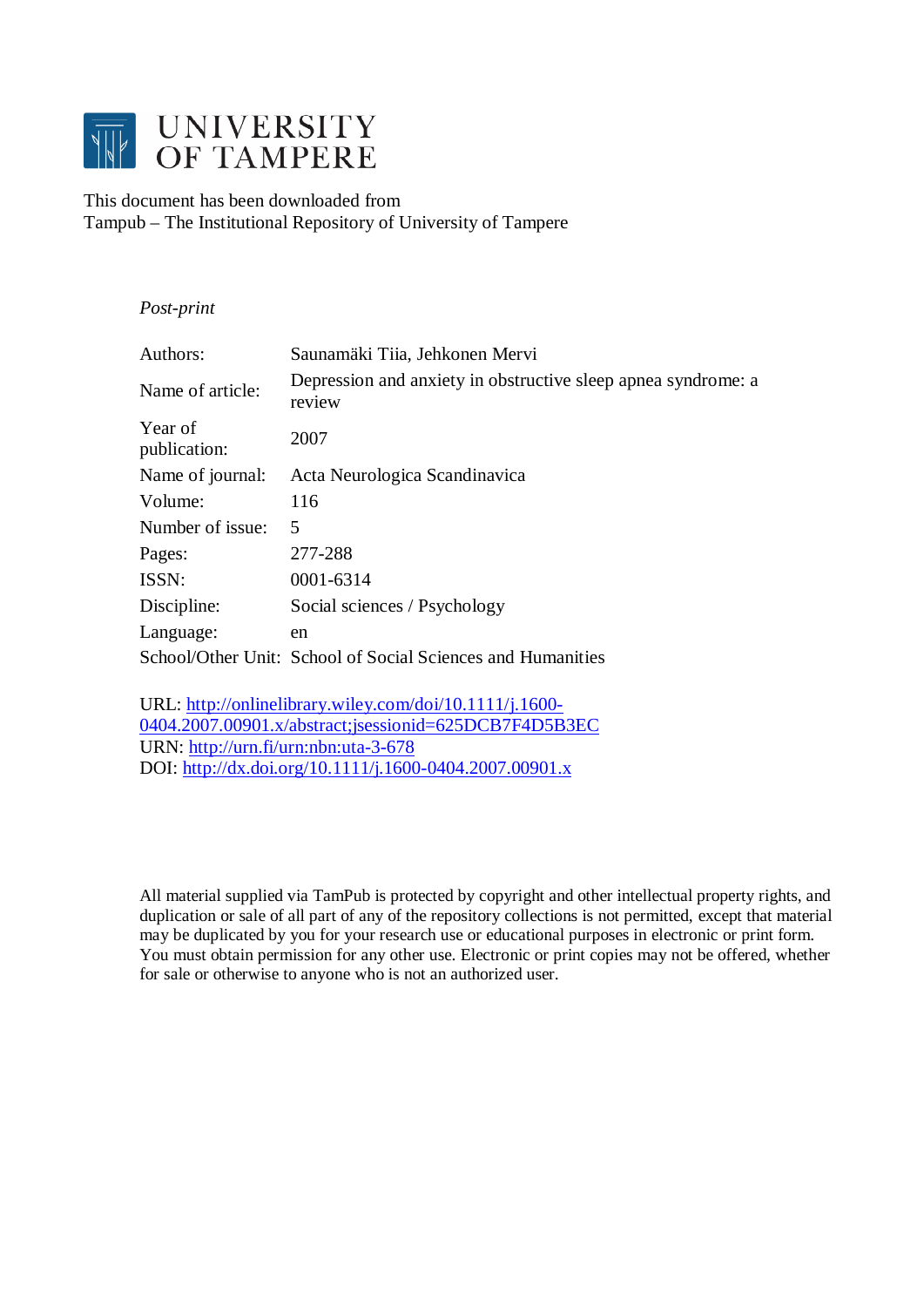### Review Article

## Depression and anxiety in obstructive sleep apnea syndrome: a review

Saunamäki T, Jehkonen M. Depression and anxiety in obstructive sleep apnea syndrome: a review. Acta Neurol Scand: DOI: 10.1111/j.1600-0404.2007.00901.x.

© 2007 The Authors Journal compilation © 2007 Blackwell Munksgaard.

Objective – To provide an update on recent research on depression and anxiety in obstructive sleep apnea syndrome (OSAS). Methods  $- A$ review was carried out on reports drawn from MEDLINE and PSYCHLIT (January 1995–June 2006) and identified from their list of references. The selection criteria were met by 55 articles. Results – Sample sizes in the reviewed studies varied widely and consisted mainly of working age men. Depression and anxiety were mostly evaluated with commonly used mood scales; only a few studies provided a psychiatric diagnosis. Prevalence figures fluctuated considerably for both depression (7–63%) and anxiety (11–70%). The effect of the continuous positive airway pressure (CPAP) on mood was inconsistent. Conclusions – Variations in the prevalence of depression and anxiety are affected by patient characteristics, mood assessment methods, and overlap between mood alterations and OSAS-related symptoms. CPAP might improve mood alterations but more long-term follow-up studies are needed to verify the effectiveness.

#### T. Saunamäki<sup>1,2</sup>, M. Jehkonen<sup>1</sup>

<sup>1</sup>Department of Neurology and Rehabilitation, Tampere University Hospital, Tampere, Finland; <sup>2</sup>Department of Psychology, University of Tampere, Tampere, Finland

Key words: anxiety; continuous positive airway pressure; depression; mood scales; obstructive sleep apnea syndrome

Tiia Saunamäki, Tampere University Hospital, PO Box 2000, 33521 Tampere, Finland Tel.: +358 3 3116 3154 Fax: +358 3 3116 3014 e-mail: tiia.saunamaki@uta.fi

Accepted for publication July 11, 2007

#### Introduction

Obstructive sleep apnea syndrome (OSAS) is the most common type of sleep apnea. It is characterized by repetitive complete (apnea) and partial (hypopnea) obstruction of the upper airway during sleep and results in oxygen desaturation and arousals from sleep (1). Up to  $4\%$  of men and  $2\%$  of women have clinically important sleep apnea (2). The severity of OSAS varies. The frequency of respiratory breathing events during sleep correlates poorly with the severity of daytime symptoms (1). The most common treatment for OSAS is continuous positive airway pressure (CPAP) (3), which improves oxygen saturation and reduces sleep fragmentation.

Depression has been reported to be the most common mood disorder associated with OSAS (4–7), although not all studies have found a correlation (4–6, 8). It is unclear if depression in OSAS is a primary consequence or if it occurs secondary to OSAS-related symptoms (sleepiness, sleep problems, irritability, social withdrawal) or to other factors related to OSAS (e.g., obesity, hypertension) (4–7). Because of the complex relationship between OSAS and depression, the current recommendation is that a mood disorder should be considered as secondary to the medical disorder and not as a distinct psychiatric entity (4, 7). This should also be applied the other way round: if the patient suffers from depression, fatigue, and sleeping problems, the first step is to establish whether OSAS lies behind these symptoms (9). Earlier reviews also draw a link between anxiety and OSAS (5–7, 10), but the evidence is far from conclusive (5). The severity of depression and anxiety seem to correlate more with excessive daytime sleepiness than with hypoxemia (6, 7). Specific attention should be paid to the evaluation of mood disorders in OSAS, because some of the methods used may in fact reflect sleep quality and daytime sleepiness rather than mood state (5, 10, 11). The most commonly used mood scales for assessing depression and anxiety are presented in Table 1. The view that depression in OSAS can be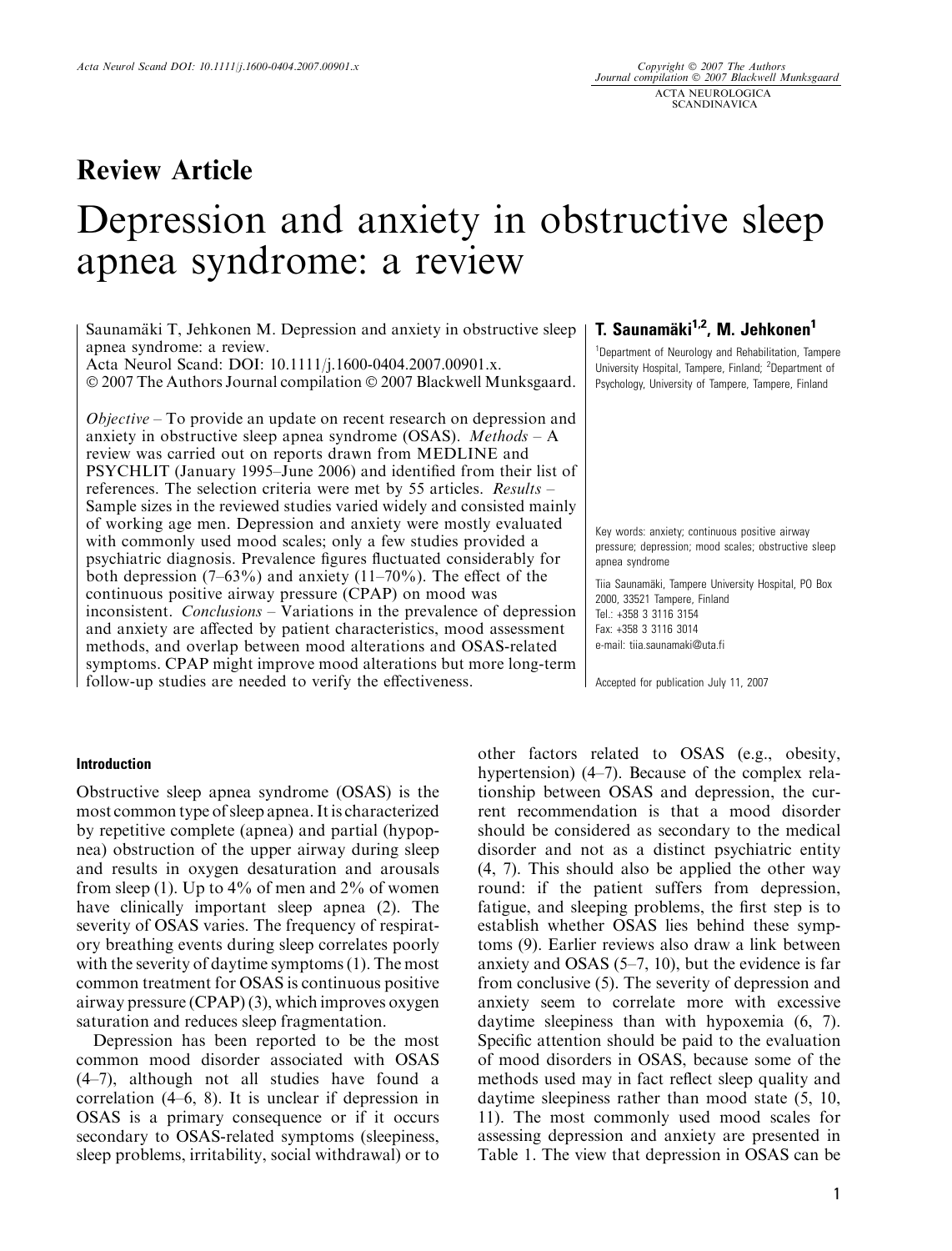#### Saunamäki & Jehkonen

explained by common symptoms is also supported by the positive impacts of CPAP treatment on the depressive state (5, 7). The treatment of OSAS may also reveal, if there exists a primary depressive disorder and if the focus of treatment should be turned on that (9). There are no earlier reports of CPAP having clear effect on anxiety.

There are only a few earlier reviews on OSAS and mood alterations, and none of these are systematic (4–8). Our review offers an update on recent research findings over the past 10 years (from January 1995 to June 2006) with respect to the most common mood alterations in OSAS, namely depression and anxiety. Our focus is on the prevalence of depression and anxiety, and on how mood has been examined in OSAS. In particular, we address the following questions: (i) what generalizations can be drawn from previous studies based on the number, age and gender of the subjects, and the severity of OSAS; (ii) what methods have been used to assess mood; (iii) what is the prevalence of depression and anxiety in OSAS; and (iv) does CPAP treatment have a long-term effect on mood?

#### Materials and methods

#### Main terms used in the search

Obstructive sleep apnea syndrome is described in the literature by a variety of concepts: obstructive sleep apnea, obstructive sleep apnea syndrome, obstructive sleep apnea-hypopnea syndrome, sleep apnea-hypopnea syndrome, and obstructive sleepdisordered breathing. Because the term 'obstructive sleep apnea' seems to appear most frequently, this is what we used in our search. To identify specific aspects of mood, the terms 'depression' and 'anxiety' were used.

#### Selection of the articles

We began by searching the Cochrane Library database to see whether there were any recent or ongoing reviews on this subject, but we found none. We then searched MEDLINE and PSYCH-LIT for articles published between January 1995 and June 2006 using the terms 'obstructive sleep apnea and depression' and 'obstructive sleep apnea and anxiety. We found a total of 203 articles. Following the exclusion of non-English articles, and studies of non-human subjects, we had 149 remaining articles. Next, we excluded case reports, reviews, experimental studies, letters, commentaries, abstracts, and chapters of edited volumes. This left us with 100 articles. The abstracts of these articles were reviewed.

As we were specifically interested in adult OSAS patients and mood alterations, and in the impact of CPAP treatment on mood alterations, we imposed the following exclusion criteria: (i) studies including children and/or adolescents, defined as participants under 18 years of age (10 articles were excluded); (ii) studies focusing on medical effects (11 articles were excluded); (iii) studies including special medical populations only (e.g., dementias, insomnias, asthma) or in addition to OSAS (14 articles were excluded); (iv) studies in which OSAS was not verified by polysomnography or OSAS was not a diagnostic criterion (eight articles were excluded); (v) studies not including an evaluation of mood or not reporting the results of mood assessment methods in OSAS (15 articles were excluded); and (vi) studies not including patient data (one article was excluded). We now had 41 articles which were fully reviewed. The lists of references of these studies were searched; this yielded 14 additional articles for our review. The total number of articles reviewed for this study was thus 55 articles.

#### **Results**

A selected group of patients was recruited in 34 out of 55 studies (21–54). In 21 studies (55–75) the patient sample was drawn from consecutive series. The number of patients ranged from 8 to 1635 (median: 54). The mean age of patients ranged from 44 to 69 years (median: 49 years). Eight studies (26, 28, 34, 38, 51, 58, 65, 71) did not report the mean age for the patient group. The proportion of men in the study samples ranged from 13% to 100% (median: 83%). In 10 studies (26–28, 39, 46, 51, 58, 63, 65, 71) the gender breakdown was not specified for the OSAS patient group. The severity of sleep apnea was mostly reported using the respiratory disturbance index or the apnea hypopnea index (AHI), indicating the frequency of apneas and hypopneas per hour of sleep. The mean severity of OSAS ranged from 10 to 99 apneas and hypopneas per hour (median: 48 apneas and hypopneas per hour), and the standard deviations varied widely. One study (42) reported the range and the median of AHI, one study (59) specified severity using the desaturation index indicating  $\geq 4\%$  decrease in minimum oxygen saturation at least five times per hour or at least 30 saturations during 7 h sleep, and one study (31) using the apnea index indicating the frequency of apneas per hour of sleep and apneic episodes per night. In two studies (34, 58) severity was reported categorically (mild, moderate, severe) without specifying the mean number of apneas and hypopneas per hour. In four studies (51, 65, 68, 71)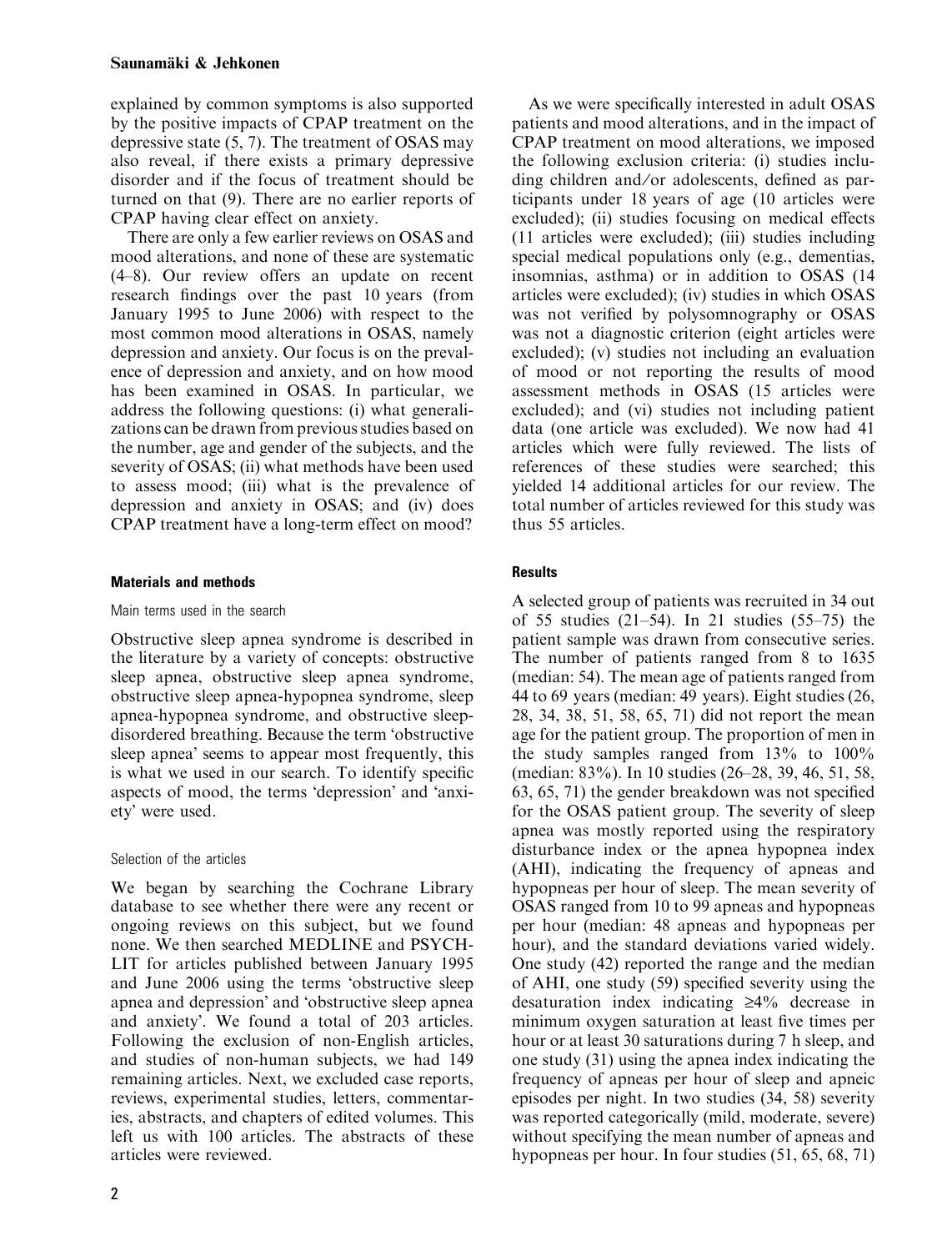Table 1 Overview of the mood scales most commonly used in assessing depression and anxiety in obstructive sleep apnea syndrome

| Mood scale                                                         | Description of the scale                                                                                                                                                                                                                                                                                                                                                                                                                                                                                                 |
|--------------------------------------------------------------------|--------------------------------------------------------------------------------------------------------------------------------------------------------------------------------------------------------------------------------------------------------------------------------------------------------------------------------------------------------------------------------------------------------------------------------------------------------------------------------------------------------------------------|
| Beck Depression Inventory (BDI; 12)                                | A 21-item scale consisting of statements focusing on particular aspects of depression-related<br>symptoms (e.g., mood, sense of failure, appetite, sleeping). The subject rates the intensity<br>of the items on a 4-point scale $(0-3)$ . The total score ranges from 0 to 63                                                                                                                                                                                                                                           |
| Zung Self-Rating Depression Scale (Zung SDS; 13)                   | A 20-item questionnaire in which scores can be interpreted in four symptom groups: affect,<br>physiological disturbances, psychomotor disturbance, psychological disturbance, and additionally<br>overall self-rated depression. The subject rates the appearance of symptoms using a 4-point<br>scale $(1-4)$ and the items are balanced for yes/no tendencies. The total raw score ranges<br>from 20 to 80; the final score is often reported by multiplying raw scores by 1.25 to yield<br>results between 25 and 100 |
| Center for Epidemiological Studies<br>Depression Scale (CES-D; 14) | A 20-item self-report questionnaire taps cognitive/affective aspects of depression in seven components:<br>depressed mood, feelings of guilt, helplessness, worthlessness, loss of appetite, psychomotor retardation,<br>and sleep disturbance. The subject rates the appearance of mood-related aspects on a 4-point<br>scale $(0-3)$ . The total score ranges from 0 to 60                                                                                                                                             |
| Hospital Anxiety and Depression Scale (HADS; 15)                   | A 14-item scale which consists of seven items assessing anhedonic state associated with depression,<br>and seven items focusing on psychic manifestations of anxiety neurosis. It is developed to detect<br>depression and anxiety free from somatic referents. The subject rates the items on a 4-point<br>scale (0-3). The total scores on both subscales range from 0 to 21                                                                                                                                           |
| State-Trait Anxiety Inventory (STAI; 16)                           | A 40-item scale including two subscales: state anxiety and trait anxiety. Both subscales consist of<br>20 items and the subject rates his feelings on a 4-point intensity scale and on a 4-point<br>frequency scale (1-4). The total scores on both subscales range from 20 to 80                                                                                                                                                                                                                                        |
| Profile of Mood States (POMS; 17)                                  | A 65-item adjective rating scale on six subscales: fatigue-inertia, depression-dejection, vigor-activity,<br>anger-hostility, tension-anxiety and confusion-bewilderment. The subject rates the items<br>on a 5-point scale $(0-4)$                                                                                                                                                                                                                                                                                      |
| Minnesota Multiphasic Personality Inventory (MMPI; 18, 19)         | A 550-item personality test spanning a broad variety of psychiatric symptoms, personality features,<br>and psychological difficulties on 10 subscales: hypochondriasis, depression, hysteria, psychopathic<br>deviate, masculinity/femininity, paranoia, psychasthenia, schizophrenia, hypomania, and social<br>introversion. The subject rates the items on true/false responses                                                                                                                                        |
| Symptom Distress Check List (SCL-90; 20)                           | A 90-item scale is used to evaluate self-reported behavioral and psychiatric distress on nine<br>subscales: somatization, obsessive-compulsive, interpersonal sensitivity, depression, anxiety,<br>hostility, phobic anxiety, paranoid ideation, psychoticism, and general severity index. The subject<br>rates the occurrence and intensity of distress symptoms on a 5-point scale (0–4)                                                                                                                               |

the severity of sleep apnea was not reported for the OSAS group.

#### Assessment of mood

The scales used most often to assess mood in OSAS patients are presented in Table 2. Different versions of the Beck Depression Inventory (BDI) were applied and one study (61) used the Beck questionnaires (76) including both evaluations of both depression and anxiety. It remained unclear if one study (31) also used a Japanese version of Zung SDS (77). Three studies (39, 49, 59) used the Structured Clinical Interview for DSM-IV (78), DSM-III-R (79) or DSM-III (80). In six studies (25–28, 66, 70) the patients were interviewed by a psychiatrist, and in one study (36) an interview on psychological wellbeing was conducted without specifying the protocol. History of depression was assessed retrospectively in one study (25) to identify any diagnoses the OSAS patients might have before the diagnosis of sleep apnea, and one study (54) used medical history, medication usage and a general questionnaire. Depressive state was also diagnosed on the basis of self-reported symptoms (68) and discourse analysis (42). The following

Table 2 Mood scales most often used in assessing depression and anxiety in obstructive sleep apnea syndrome in the studies reviewed

| Mood scale                                                      | No. studies using the scale                            |
|-----------------------------------------------------------------|--------------------------------------------------------|
| Beck Depression Inventory (BDI; 12)                             | 19 (21, 36, 38, 44-50, 52, 53, 61, 64-66, 69, 70, 75)* |
| Hospital Anxiety and Depression Scale (HADS; 15)                | 11 (23, 30, 39, 55-57, 60, 62, 63, 73, 74)             |
| Profile of Mood States (POMS; 17)                               | 10 (24, 29, 32, 35, 38, 41, 43, 46, 47, 50)            |
| Center for Epidemiological Studies Depression Scale (CES-D; 14) | 6 (29, 33, 35, 41, 43, 71)                             |
| State-Trait Anxiety Inventory (STAI; 16)                        | 4 (29, 31, 36, 41)                                     |
| Zung Self-Rating Depression Scale (Zung SDS; 13)                | 3(34, 37, 72)                                          |
| Minnesota Multiphasic Personality Inventory (MMPI; 18, 19)      | 3(25, 26, 28)                                          |
| Symptom Distress Check List (SCL-90; 20)                        | 3(27, 58, 64)                                          |

\*Numbers in parentheses refer to the original articles reviewed.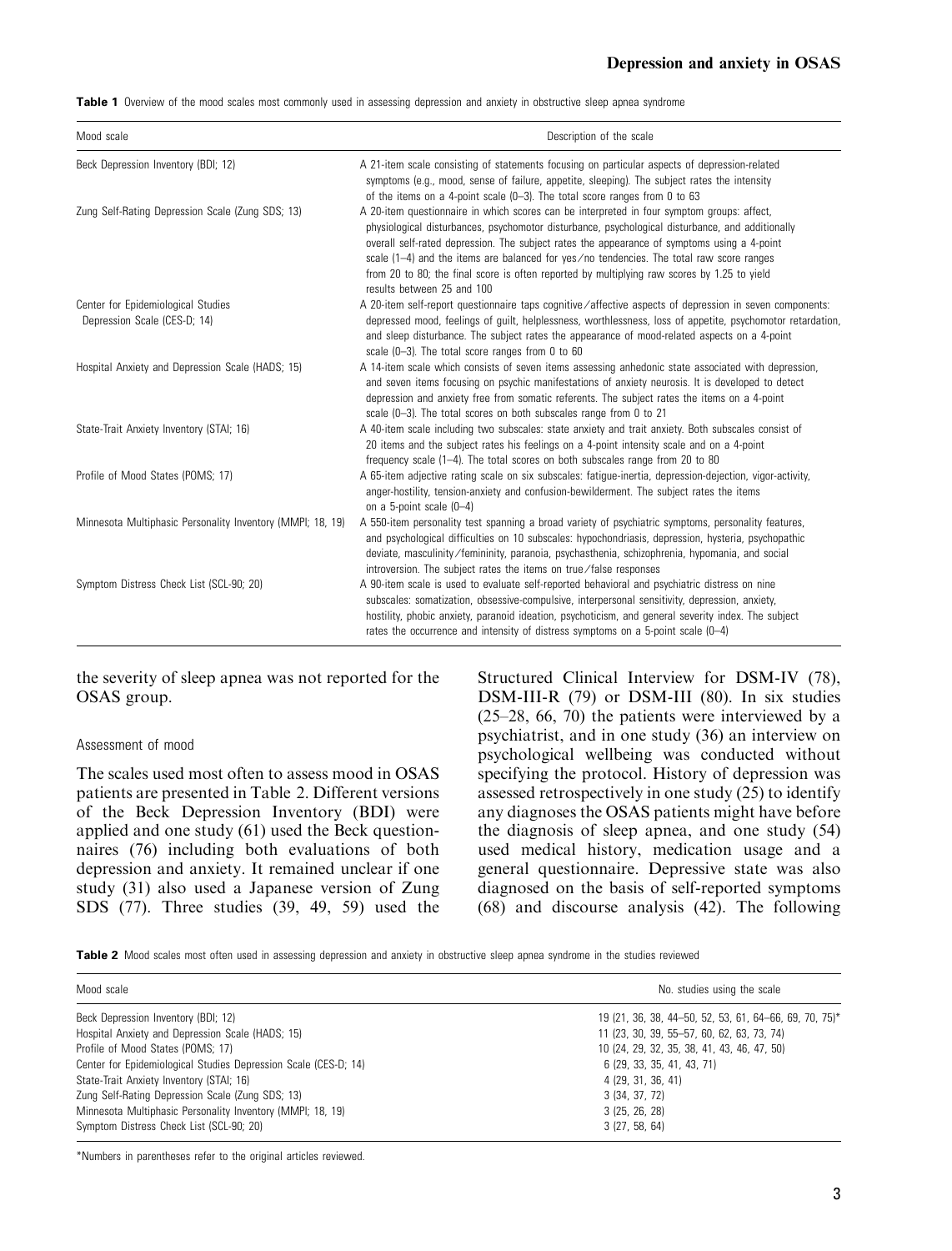scales were used to assess depression and/or anxiety in one or two studies each (21, 22, 29, 31, 36, 51, 67): the Hamilton Rating Scale for Anxiety (HRSD; 81), the Hamilton Rating Scale for Depression (HRSD; 82), the Mental Health Scale (MH-5; 83), the Montgomery-Asperg Depression Rating Scale (MADRS; 84), and the Taylor's Manifest Anxiety Scale (MAS; 85). Other scales used in the studies reviewed (21, 24, 29, 31, 35, 39, 41, 59) were the Comprehensive Psychopathological Rating Scale (CPRS; 86), the Positive and Negative Affect Scale (PANAS; 87), the Temperament and Character Inventory (TCI; 88), the Ways of Coping Questionnaire (WC; 89), the Buss-Durkee Hostility Scale (BD; 90), the Cook-Medley Hostility Scale (CM; 91), a Japanese version of Cornell Medical Index (CMI; 92), a Japanese version of the Yatabe-Guilford Test (Y-G test; 93), and Tylka's Psychological Evaluation of the Effectiveness of Rehabilitation, which is a Polish modification of Cattell's Scale (SOPER; 94).

#### Pretreatment depression and anxiety in OSAS

The results on the prevalence of depression and ⁄or anxiety and the respective assessment methods used in the studies reviewed are listed in Table 3. Prevalences are only reported when directly available from the original study or when they could be calculated from the results. Figures for the prevalence of depression were available from 24 studies (21, 25–28, 31, 33–35, 37–40, 43, 45, 47, 54, 59, 62, 65, 68, 69, 73, 75) and figures for the prevalence of anxiety from seven studies (21, 27, 30, 31, 39, 62, 73). The prevalence of depression ranged from 7% to 63%. Where the intensity of depressive symptoms was reported, most of the patients had mild depression (31, 45, 59, 65, 69). The prevalence of anxiety ranged from 11% to 70%.

#### Impact of CPAP treatment on depression and anxiety in OSAS

Twenty-seven of the fifty-five studies reviewed (49%) included evaluations of some aspects of mood and CPAP treatment (21–24, 30, 32, 34, 36, 38, 41, 42, 45, 47–49, 55, 56, 60–64, 70, 72–75). Two of the CPAP studies did not include post-treatment measurements, but one of these studies (42) reported the effects of CPAP treatment on quality of life, and the other (73) assessed how anxiety and depression are related to CPAP use based on selfreport questionnaires completed by patients. In 25 studies (21–24, 30, 32, 34, 36, 38, 41, 45, 47–49, 55, 56, 60–64, 70, 72, 74, 75) including post-treatment measurements after CPAP, treatment time ranged from 1 week to 2 years (median: 8 weeks). Twenty of these studies (23, 24, 30, 32, 34, 38, 41, 45, 47–49, 55, 58, 62–64, 70, 72, 74, 75) conducted one followup, and five studies (21, 22, 36, 56, 61) conducted two follow-ups. In the studies (22–24, 30, 32, 36, 38, 41, 45, 47, 55, 56, 60–63, 74) that reported objective compliance with CPAP therapy, compliance ranged from 3.1 to 7.0 h per night (median: 5.2 h). One study reported the overall compliance results in percent (34). Three studies (70, 72, 75) reported the minimum demanded using hours per night and ⁄or the minimum using nights per week. Four studies (21, 48, 49, 64) did not specify compliance. Seven studies (23, 30, 32, 38, 47, 55, 74) were placebocontrolled, and one study (24) had a control group of OSAS patients receiving conservative treatment. Five studies (22, 41, 49, 56, 63) did not report the effects of CPAP treatment on mood alterations. Of these five studies, one (49) focused on how autobiographical memory can predict affective disorders; two (41, 63) were interested in the relationship between mood and CPAP use; one (56) assessed how alteration in CPAP requirement affects mood; and one (22) focused on auditory event-related potentials.

We concentrated on the studies with the treatment time  $\geq 3$  months (21, 34, 36, 45, 47, 60, 61), because changes in mood cannot be expected during a short period. Only one of these studies (47) was placebo-controlled. The effect of CPAP treatment on depression was evaluated in all of these seven studies and on anxiety in four (21, 36, 60, 61) out of seven studies. Depression declined in four (34, 36, 45, 60) out of seven studies and anxiety in two (36, 60) out of four studies. The results on the effect of CPAP treatment on depression and anxiety in OSAS patients are presented in Table 4.

#### **Discussion**

This review provides an update on recent research findings over the past 10 years on depression and anxiety in OSAS with special reference to the following aspects: the generalizability of earlier studies based on patient characteristics, the methods used in the assessment of depression and anxiety, the overlap of sleepiness and mood alterations, the prevalence of depression and anxiety, and the possible long-term impact of CPAP treatment on these mood disorders.

The number of subjects in the studies reviewed ranged from 8 to 1635. This wide disparity in sample size clearly undermines the comparability of the studies. Most of the studies (62%) recruited patient groups from selected samples, although many studies failed to describe their patient selection. Consecutive selection is a more reliable method for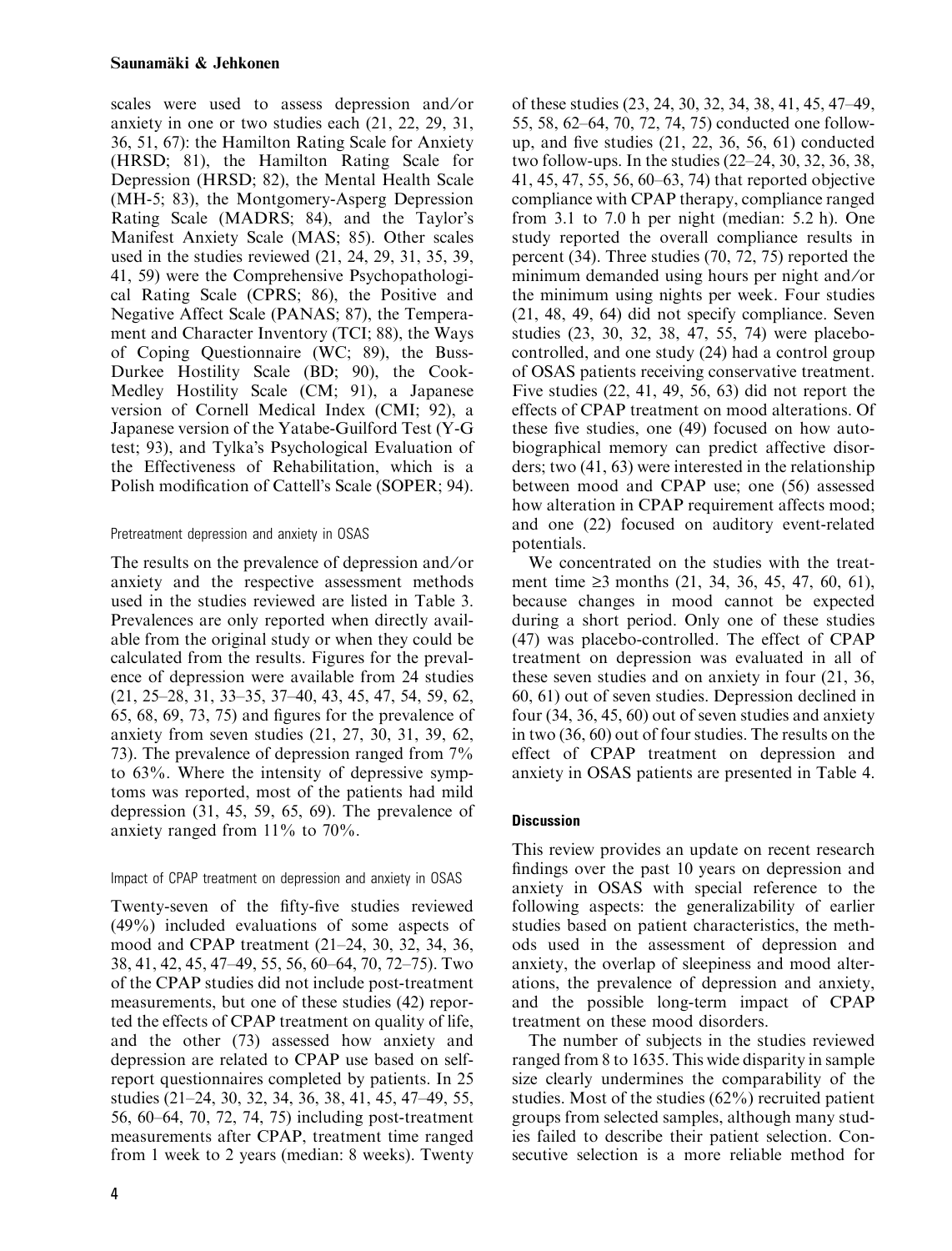| Reference                    | (SD)<br>(c) Age (years): mean (SD)<br>Patient characteristics:<br>(a) Number of subjects<br>(d) Severity of OSAS: mean<br>(b) Gender | scoring: range)<br>Mood scale                                                   | Prevalence of depression and anxiety                                                                                                                                                                                                              |
|------------------------------|--------------------------------------------------------------------------------------------------------------------------------------|---------------------------------------------------------------------------------|---------------------------------------------------------------------------------------------------------------------------------------------------------------------------------------------------------------------------------------------------|
| Aloia et al. (69)            | (d) RDI: 42 (24)<br>(a) 93<br>(b) 61 M; 32 F<br>(c) 52 (11)                                                                          | $(range: 0-63)$<br>$BDI-II$                                                     | 24% of the patients had mild depression, 5% moderate depression,<br>and 4% severe depression. BDI mean score (SD)<br>for the whole study group was 11 (7)                                                                                         |
| Kjelsberg et al. (73)        | (b) 135 M; 43 F<br>(d) AHI: 29 (21)<br>$(c)$ 55 $(11)$<br>(16)                                                                       | 0-21; anxiety subscale: 0-21)<br>(range: depression subscale:<br>HADS           | HADS depression mean score (SD) for the whole patient group was 4.8 (4.0)<br>HADS anxiety mean score (SD) for the whole patient group was 5.4 (4.4)<br>11% of the patients had high depression and 11% had high anxiety                           |
| Schwartz et al. (75)         | antidepressant medication)<br>(b) 33 M; 17 F<br>(c) 48 (9)<br>(a) 50 (of which 31 on<br>(d) RDI: 56 (34)                             | BDI (7 items)<br>(range: 0-21)                                                  | 50% of the patients had mild to severe depression. BDI mean score<br>(SD) for patients with antidepressant medication was 5.6 (4.3)<br>and for patients with no antidepressant medication 3.2 (2.9)                                               |
| Shepertycky et al. (54)      | men; 36 (3) for womer<br>(c) 48 (1)<br>(d) AHI: 37 (3) for<br>(b) 130 M; 130 F<br>(a) 260                                            | History of depression                                                           | 7% of men and 21% of women had history of depression.<br>Women had diagnosis of depression more often and<br>were more likely to be treated for depression                                                                                        |
| Barnes et al. (47)           | (b) 91 M; 23 F<br>(c) 47 (1)<br>(a) $114$                                                                                            | (range: 0-63)<br>POMS*<br>$\overline{5}$                                        | 40% of patients had depression based on BDI.<br>BDI mean score (SD) for the patient group<br>was 9.2 (0.5). POMS total mean score (SD)<br>for the patient group was 15.5 (2.0)                                                                    |
| Quintana-Gallego et al. (68) | men; 58 (10) for women<br>(d) RDI $\geq$ 10<br>(b) 970 M; 196 F<br>(c) 53 (11) for<br>(d) AHI: 21 (1)<br>(a) 1166                    | Self-reported depression                                                        | 13% of men and 36% of women reported depression<br>Women with OSAS had more depression                                                                                                                                                            |
| Bardwell et al. (43)         | (d) RDI: 49 (27)<br>(b) 51 M; 9 F<br>$(c)$ 49 $(8)$<br>(a) 60                                                                        | (range: 0-60)<br>POMS*<br>CES-D                                                 | POMS depression mean score (SD) for the<br>based on CES-D. CES-D mean score (SD)<br>33% of the patients had mood disorder<br>for the patient group was 12.6 (11.3).<br>patient group was 9.3 (11.6)                                               |
| Doherty et al. (62)          | (d) AHI: 32 (range: 21-57)<br>(c) 51 (range: 44-58)<br>(b) 44 M; 1 F<br>$(a)$ 45                                                     | anxiety subscale: 0-21)<br>(range: depression<br>subscale: 0-21;<br><b>HADS</b> | HADS anxiety depression mean score for the<br>HADS depression mean score for the patient<br>and 50% of the patients exhibited anxiety<br>44% of the patients exhibited depression<br>patient group was 8 (range: 5-9)<br>group was 5 (range: 3-8) |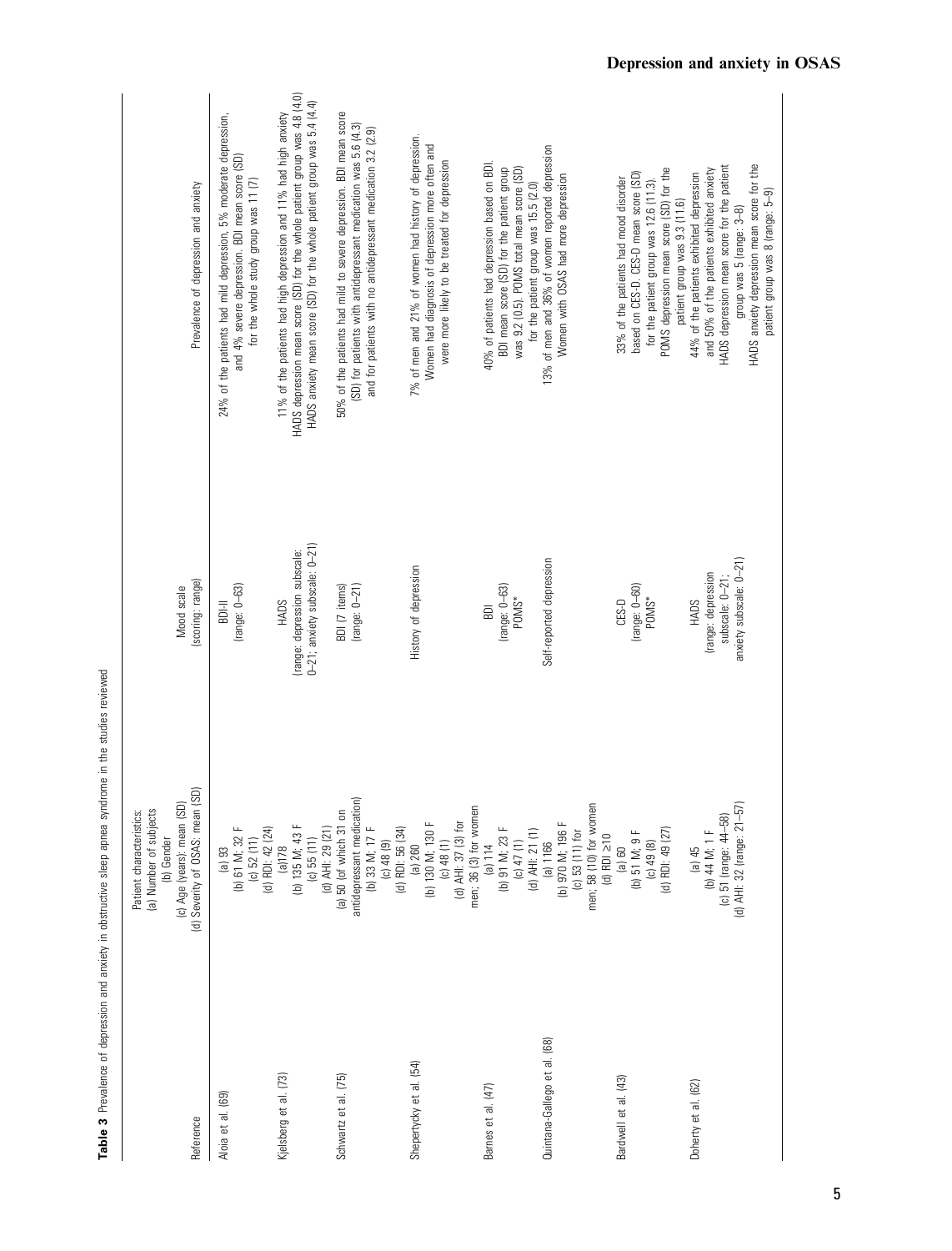# Table 3 (Continued) Table 3 (Continued)

|                              | Patient characteristics:<br>(a) Number of subjects<br>(b) Gender                                                      |                                                                                                                            |                                                                                                                                                                                                               |
|------------------------------|-----------------------------------------------------------------------------------------------------------------------|----------------------------------------------------------------------------------------------------------------------------|---------------------------------------------------------------------------------------------------------------------------------------------------------------------------------------------------------------|
| Reference                    | (d) Severity of OSAS: mean (SD)<br>(c) Age (years): mean (SD)                                                         | (scoring: range)<br>Mood scale                                                                                             | Prevalence of depression and anxiety                                                                                                                                                                          |
| Means et al. (45)            | (b) 35 M; 4 F<br>$(c)$ 58 $(11)$<br>(a) 39                                                                            | (range: 0-63)<br>$\overline{5}$                                                                                            | 26% of patients had mild depression, 8%<br>severe depression. BDI mean score (SD)<br>had moderate depression, and 3% had                                                                                      |
| Vandeputte and De Weerd (64) | (a) 167 (b-d not reported)<br>(d) RDI: 47 (34)                                                                        | (range: 0-63)<br>$\overline{5}$                                                                                            | 2% of patients had moderate to severe depression.<br>41% of patients had some form of depression;<br>for the patient group was 9.6 (7.6)                                                                      |
| Akashiba et al. (37)         | (d) AHI: 52 (27)<br>(b) 58 M; 2 F<br>$(c)$ 48 $(11)$<br>08(a)                                                         | (range: 25-100)<br>Zung SDS                                                                                                | Zung SDS mean score (SD) for the patient group was 50.5 (11.4)<br>BDI mean score (SD) for the patient group was 10.0 (0.6)<br>48% of the patients were depressive.                                            |
| Barnes et al. (38)           | (c) middle-aged<br>(a) 42<br>(b) 35 M; $7 F$<br>(d) AHI: 13 (6)                                                       | $(range: 0-63)$<br>POMS*<br>BDI                                                                                            | 16% of patients had mild to severe depression based on BDI<br>56% had a total mood disorder score above<br>the predicted range in POMS                                                                        |
| Sforza et al. (39)           | (b) not reported<br>(d) AHI: 45 (4)<br>$(c)$ 53 $(2)$<br>(a) $44$                                                     | 0-21; anxiety subscale: 0-21)<br>Structured Clinical Interview<br>(range: depression subscale:<br>based on DSM-III<br>HADS | the patient group was 4.4 (0.6). HADS anxiety mean<br>7% of patients had depression and 16% of patients<br>had anxiety. HADS depression mean score (SD) for<br>score (SD) for the patient group was 7.0 (0.5) |
| Smith et al. (40)            | for women<br>(c) 47 (0.5) for men; 51 (1) for women<br>(a) 773<br>(b) 599 M; 174 F<br>(d) AHI: 42 (1) for men; 28 (2) | Based on former diagnosis<br>prior to sleep apnea                                                                          | 14% of patients had diagnosis of depression. Female<br>OSAS patients were more than twice as likely as<br>male patients to have diagnosis of depression                                                       |
| Bardwell et al. (35)         | (d) RDI: 52 (29)<br>(b) 54 M; 10 F<br>$(c)$ 49 $(8)$<br>(a) 64                                                        | (range: 0-60)<br>POMS*<br>CES-D                                                                                            | 30% of patients had depressive state based on POMS<br>33% of patients had mood disorder based on CES-D                                                                                                        |
| Bardwell et al. (33)         | and 22 had high score in CES-D)<br>(a) 67 (of which 45 had<br>low score in CES-D<br>(b) 57 M; 10 F                    | (range: 0-60)<br>CES-D                                                                                                     | CES-D mean score (SD) for high score patients was<br>33% of patients had dysthymia or major depression.<br>25.0 (7.2) and for low score patients 6.2 (4.2)                                                    |
| Dahlöf et al. (59)           | $(c)$ 49.3 (not reported<br>(d) RDI: 51 (29)<br>(d) AHI: 56 (24)<br>(b) 53 M<br>$(c)$ 50 (9)<br>$(a)$ 53              | Structured Clinical Interview for DSM-III-R<br>CPRS*                                                                       | 34% of patients had depressive episodes: 23% had major<br>depression, 9% dysthymia, and 2% a depressive<br>disorder not otherwise specified. One patient<br>had a generalized anxiety disorder                |

#### Saunamäki & Jehkonen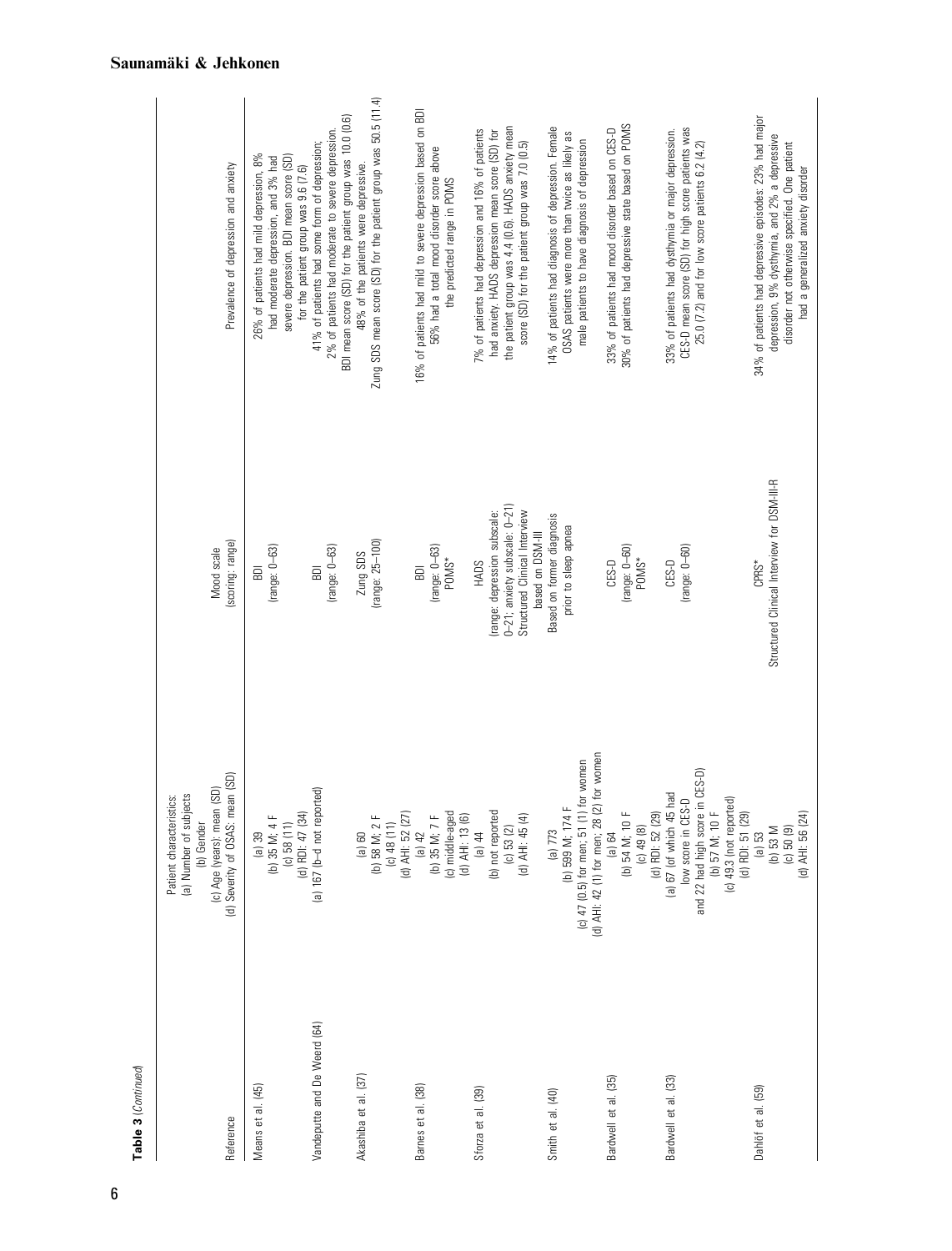| ť |
|---|
|   |
|   |
|   |

|                                                                                                                      | (c) Age (years): mean (SD)<br>(a) Number of subjects<br>Patient characteristics:<br>(b) Gender                        | Mood scale                                                                       |                                                                                                                                                                                                                                                                                                                                                                                                                                                                                                                                                                                                                                |
|----------------------------------------------------------------------------------------------------------------------|-----------------------------------------------------------------------------------------------------------------------|----------------------------------------------------------------------------------|--------------------------------------------------------------------------------------------------------------------------------------------------------------------------------------------------------------------------------------------------------------------------------------------------------------------------------------------------------------------------------------------------------------------------------------------------------------------------------------------------------------------------------------------------------------------------------------------------------------------------------|
| Reference                                                                                                            | (d) Severity of OSAS: mean (SD)                                                                                       | (scoring: range)                                                                 | Prevalence of depression and anxiety                                                                                                                                                                                                                                                                                                                                                                                                                                                                                                                                                                                           |
| Yamamoto et al. (34)                                                                                                 | (c) Not reported<br>(b) 41 M<br>(4)                                                                                   | (range: 25-100)<br>Zung SDS                                                      | mean score (SD) for the patient group was 42.9 (7.8)<br>63% had score indicating depressive state. Zung SDS                                                                                                                                                                                                                                                                                                                                                                                                                                                                                                                    |
| Aikens et al. (28)                                                                                                   | (b) Not reported<br>(c) Not reported<br>d) AHI: severe<br>$(a)$ 30                                                    | MMP <sup>*</sup>                                                                 | was elevated in 25% of the patients<br>Depression subscale of the MMPI                                                                                                                                                                                                                                                                                                                                                                                                                                                                                                                                                         |
| Aikens et al. (25)                                                                                                   | (b) 155 M; 23 F<br>(d) AHI: 58 (46)<br>$(c)$ 48 $(11)$<br>(a) 178                                                     | MMP <sup>*</sup>                                                                 | Depression subscale of the MMPI was elevated in 32% of the patients                                                                                                                                                                                                                                                                                                                                                                                                                                                                                                                                                            |
| Aikens et al. (26)                                                                                                   | (b) Not reported<br>(c) Not reported<br>(d) AHI: 59 (37)<br>(d) AHI: 55 (37)<br>$(1)$ 49                              | MMP <sup>*</sup>                                                                 | Depression subscale of the MMPI was elevated<br>in 49% of the patients                                                                                                                                                                                                                                                                                                                                                                                                                                                                                                                                                         |
| Aikens et al. (27)                                                                                                   | (b) Not reported<br>(d) AHI: 20 (15)<br>(c) 55(12)<br>$\begin{bmatrix} a \\ c \end{bmatrix}$                          | $$CL-90*$                                                                        | psychiatric disorder. Depression subscale was elevated in<br>46% of OSAS patients could be classified with a probable<br>36% of the patients and anxiety subscale was elevated<br>in 27% of the patients                                                                                                                                                                                                                                                                                                                                                                                                                       |
| Engleman et al. (30)                                                                                                 | (b) 21 M; 13 F<br>(d) AHI: 10 (3)<br>$(c)$ 44 $(8)$<br>(a) 34                                                         | 0-21; anxiety subscale: 0-21)<br>(range: depression subscale:<br>HADS            | HADS depression mean score (SD) for the patient group<br>41% of the patients had depressive state and 67%<br>was 7.4 (4.1). HADS anxiety mean score (SD) for<br>the patient group was 9.0 (4.2)<br>of the patients had anxiety                                                                                                                                                                                                                                                                                                                                                                                                 |
| Nambu et al. (31)                                                                                                    | episodes/night 167 (131)<br>(d) Al: 19 (15.6); apneic<br>(a) 20<br>(b) 12 M; 8 F<br>$(c)$ 51 (10)                     | (range: not reported)<br>(range: not reported)<br><b>INIS</b><br>SD <sub>S</sub> | score (SD) for the patient group was 39.2 (11.0). STAI<br>state anxiety mean score (SD) for the patient group<br>was 44.6 (12.1). STAI trait anxiety mean score (SD)<br>47% of the patients had depressive state: 21% had<br>normal limits in 47% of the patients. SDS mean<br>mild depression and 26% moderate depression.<br>State anxiety was above normal limits in 63%<br>of the patients, and trait anxiety was above<br>for the patient group was 46.2 (13.4)                                                                                                                                                           |
| Borak et al. (21)                                                                                                    | (d) AHI: 67 (16)<br>(b) 20 M<br>$(c)$ 46 $(6)$<br>$(a)$ 20                                                            | (range: 0-63)<br>MAS*<br>$\overline{5}$                                          | MAS mean score (SD) for the patient group was 55.3 (15.8)<br>BDI mean score (SD) for the patient group was 7.5 (7.8)<br>symptoms. 70% of the patients presented with anxiety.<br>55% of the patients presented with depressive                                                                                                                                                                                                                                                                                                                                                                                                 |
| Rating Depression Scale; HADS, Hospital Anxiety and Depression Scale; POMS,<br>depression and anxiety scales either. | Minnesota Multiphasic Personality Inventory; SDS, Self-Rating Depression Scale; MAS, Taylor's Manifest Anxiety Scale. |                                                                                  | M, men: F, female; SD, standard deviation; AHI, apnea hypopnea index; RDI, respiratory disturbance index; AI, apnea index; BDI, Beck Depression Inventory; CES-D, Center for Epidemiological Studies Depression Scale; Zung SQ<br>*POMS, SCL-90, and MMPI are scales which also evaluate aspects of mood other than depression and anxiety, and therefore no exact range for these scales is reported. Some other rarely used scales (CPRS, MAS) did not report<br>Profile of Mood States; SCL-90, Symptom Distress Check List; STAI, State-Trait Anxiety Inventory; CPRS, Comprehensive Psychopathological Rating Scale; MMPJ |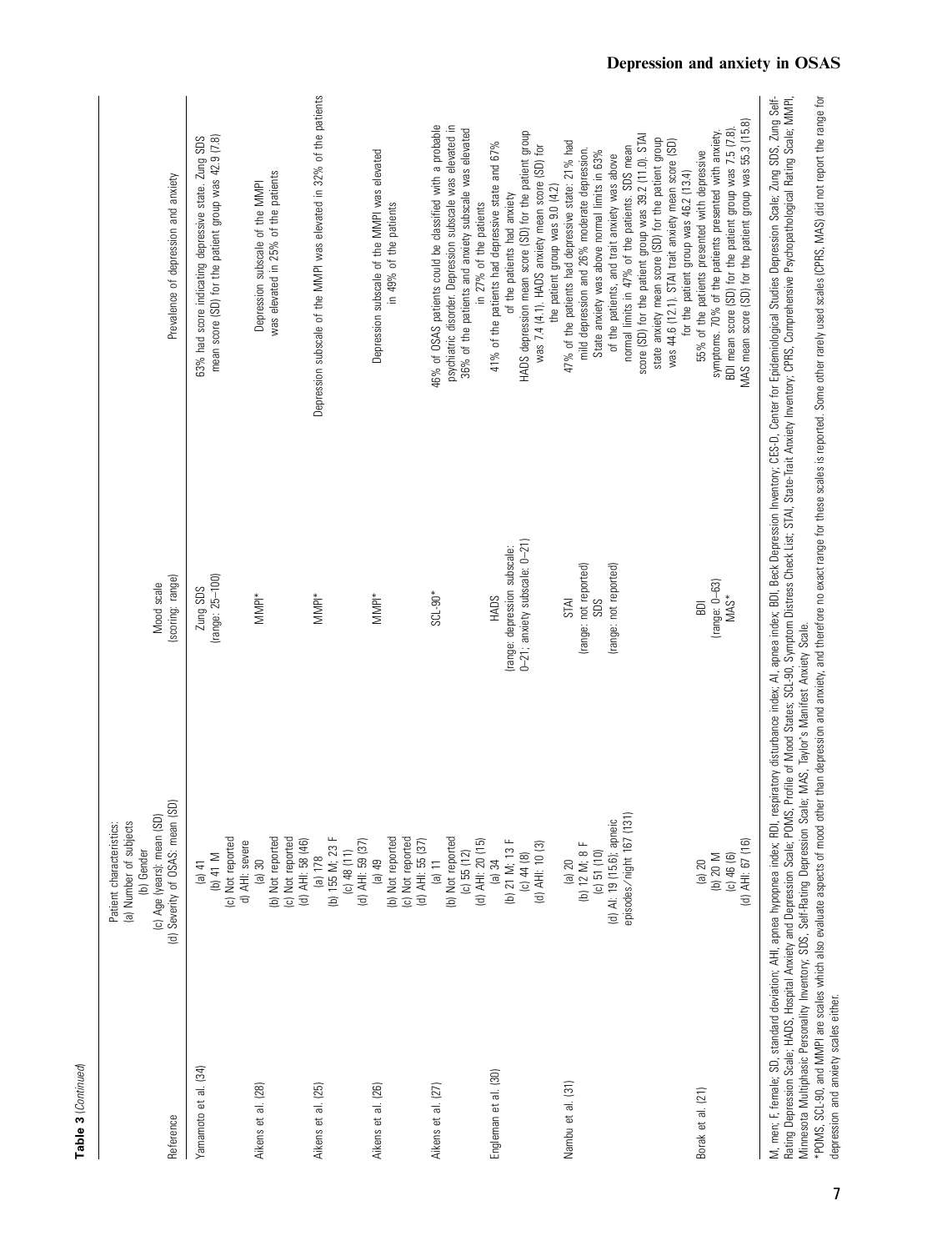#### Saunamäki & Jehkonen

Table 4 Main results on the effect of CPAP treatment (treatment time ≥3 months) on depression and anxiety in patients with obstructive sleep apnea syndrome

| Reference             | Mood scale        | CPAP:<br>(a) Treatment time<br>(b) Compliance | Main results                                                                                                                                                                                                                                        |
|-----------------------|-------------------|-----------------------------------------------|-----------------------------------------------------------------------------------------------------------------------------------------------------------------------------------------------------------------------------------------------------|
| Barnes et al. (47)    | <b>BDI</b>        | (a) 3 months                                  | BDI scores did not decline with CPAP over placebo-treatment.                                                                                                                                                                                        |
|                       | <b>POMS</b>       | (b) $3.6 h/night$                             | Total POMS score declined more with CPAP than with placebo treatment                                                                                                                                                                                |
| Means et al. (45)     | <b>BDI</b>        | (a) 3 months<br>(b) $4.3 h/night$             | Significant decline in depression. Somatic symptoms of depression<br>did not improve more than affective/cognitive symptoms                                                                                                                         |
| Sánchez et al. (36)   | <b>BDI</b>        | (a) 1 and 3 months                            | Significant decline in depression after 1 and 3 months treatment.                                                                                                                                                                                   |
|                       | <b>STAI</b>       | (b) 5.5 h and 5.8 h/night                     | State of anxiety did not decline after 1 month, but declined<br>after 3 months of treatment. Trait anxiety declined at both time-points.<br>Improvement in emotional stability can also be explained with<br>overall improvement in quality of life |
| Kingshott et al. (60) | <b>HADS</b>       | (a) 6 months<br>(b) $4.8 h/night$             | Significant decline was found both in depression and in anxiety.                                                                                                                                                                                    |
| Munoz et al. (61)     | Beck tests        | (a) 3 and 12 months<br>(b) $5.8 h/night$      | No significant decline in depression or anxiety                                                                                                                                                                                                     |
| Yamamoto et al. (34)  | Zung SDS          | (a) 2 years<br>(b) 97.8%                      | Significant decline in depression. Half of the patients who had depressive<br>state at baseline improved to the normal level                                                                                                                        |
| Borak et al. (21)     | <b>BDI</b><br>MAS | (a) 3 and 12 months<br>(b) Not reported       | No improvement in emotional status                                                                                                                                                                                                                  |

CPAP, continuous positive airway pressure treatment; BDI, Beck Depression Inventory; POMS, Profile of Mood States; STAI, State-Trait Anxiety Inventory; HADS, Hospital Anxiety and Depression Scale; Zung SDS, Zung Self-Rating Depression Scale; MAS, Taylor's Manifest Anxiety Scale.

purposes of evaluating the prevalence of depression and anxiety. The mean age of the patients ranged from 44 to 69 years. Age may play a role in the appearance of mood disorders; among women in particular, depressive symptoms are more common in menopausal age. Although the proportion of men varied widely  $(13-100\%)$ , the majority of the studies consisted mainly of men (median: 83%). The imbalance in the distribution of genders may significantly affect the results for the prevalence of depression: it has been reported that women with OSAS may have more depressive symptoms than men (40, 54, 58, 68), although conflicting results have also been reported (69). The estimated prevalence of depression would probably have been higher had the study samples been gender-balanced. According to Pillar and Lavie (58), the differences between men and women in mood alterations arise from basic differences in gender personality characteristic and are unrelated to OSAS.

The mean severity of OSAS in the studies reviewed varied from mild to severe. Most studies consisted of heterogeneous patient groups including patients with mild to severe sleep apnea or patients with moderate to severe sleep apnea. Most of the reported prevalence figures for depression or anxiety were from studies with heterogeneous study groups in terms of OSAS severity. In an analysis of the few homogeneous patient groups, the mean severity of OSAS did not seem to correlate linearly with the prevalence of depression. Even in those studies (30, 38) that focused on patients with mild OSAS, the reported prevalence of depression varied from 16% to 41%. The prevalence of anxiety was also high (67%) in the study by Engleman et al. (30), although OSAS severity was mild.

Depression and anxiety were mostly evaluated with the BDI, HADS, POMS, CES-D, Zung SDS, MMPI and SCL-90, and their different versions (particularly the BDI). POMS, MMPI, and SCL-90 also include assessments of psychological conditions other than depression and anxiety. Comparison between the studies was difficult because the cut-off scores varied for the same mood scale or no cut-off score was defined. In three studies the evaluation of depression was based on the Structured Clinical Interview for DSM-IV, DSM-III-R or DSM-III. A few other studies used psychiatric interviews but did not report their results in any detail. The diagnosis of depression or anxiety cannot be based on the mood scales only, without a structured psychiatric interview following the international criteria of DSM-IV or ICD-10. It follows that most of the studies reviewed do not evaluate depression or anxiety as a clinical entity, but instead report symptoms of depression or anxiety on the basis of different scales, such as the BDI or HADS. In addition, the most reliable figures for the prevalence of depression and anxiety as clinical entities are provided by studies using psychiatric evaluation based on international criteria, while results for the prevalence of depressive and anxious symptoms can be drawn from studies using mood scales. The studies reviewed showed a marked variety in the prevalence of both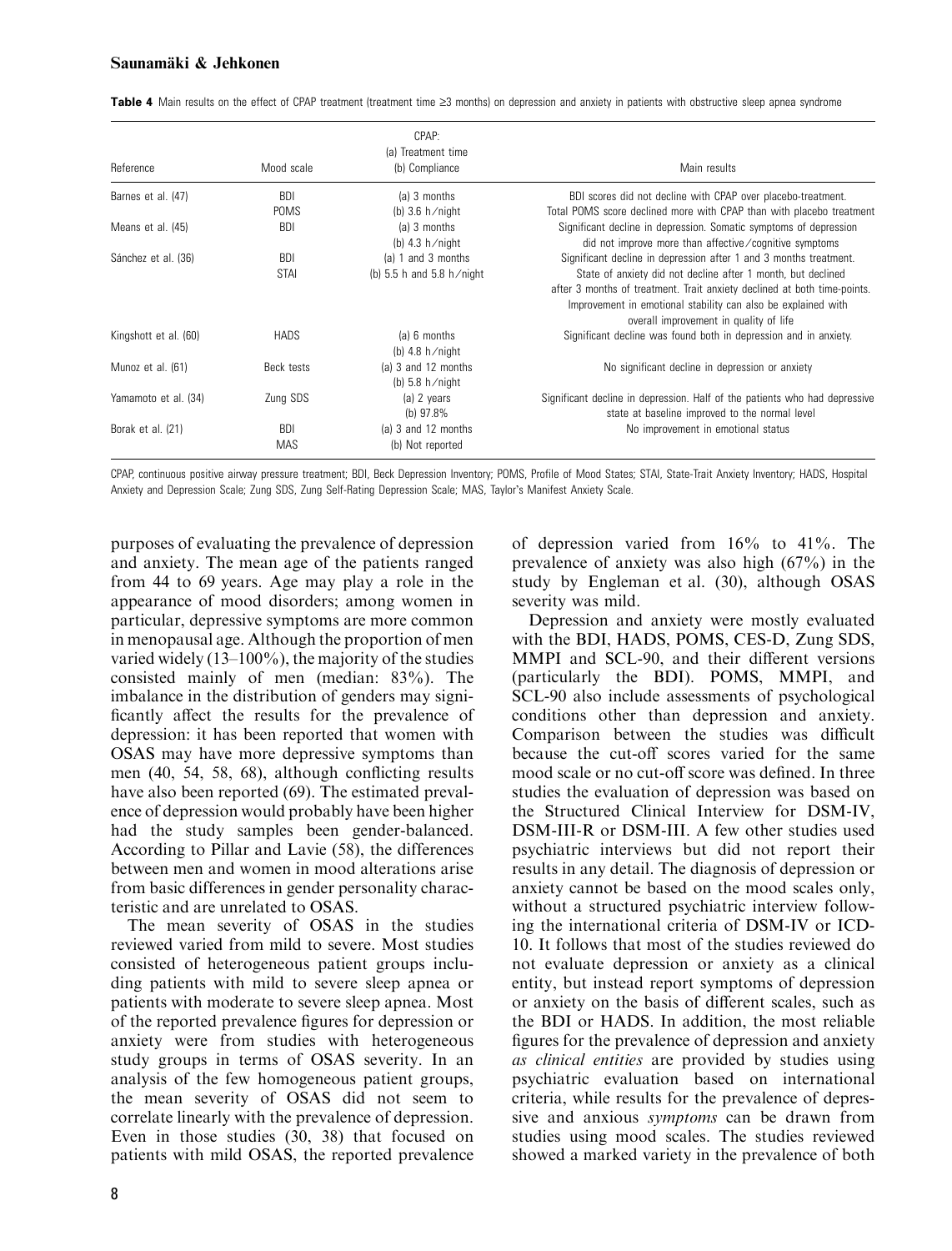depression  $(7-63\%)$  and anxiety  $(11-70\%)$ . When reported, the severity of depression was usually rated as mild. Prevalence figures for depression and anxiety varied widely, even between studies using the same method of assessment: for example, the prevalence of depressive symptoms based on different versions of BDI ranged from 16% to 55% (21, 38, 45, 47, 65, 69, 75). Nevertheless, mood scales may well be adequate for assessing mood in OSAS patients if the depressive and anxious state is seen as secondary to the medical disorder, and if the mood disorders are improved with the treatment. A psychiatric consultation is necessary if the treatment of OSAS does not result in mood improvement.

There is no clear consensus between the compliance and the treatment time of CPAP and the effectiveness of treatment. Stepnowsky and Moore (95) stated in their review that longer CPAP use leads to better treatment outcome. In the studies reviewed, compliance ranged from 3.1 to 7.0 h per night and the treatment time ranged from 1 week to 2 years (median: 8 weeks). The compliance time less than 4 h per night and the treatment time less than 3 months might be too short to have any effects on mood. Therefore, we focused to clarify the effect of CPAP treatment on mood in the studies with the treatment time at least 3 months. Depressive symptoms declined in four out of seven studies and anxiety in two out of four studies. Thus, the results of the effect of CPAP treatment on mood are not conclusive.

According to Means et al. (45) persisting mood disorder confirms that OSAS also involves a mood component. Furthermore, Muñoz et al. (61) also pointed out that anxious and depressive symptoms may develop despite effective treatment because of chronic CPAP use and awareness that the treatment is only symptomatic, not curative. Furthermore, patients' behavioral and personality characteristics (e.g., choice of coping strategies) may have a major influence on which OSAS patients will experience greater disturbance of mood (35).

One limitation of this review is that it does not extend to correlations between mood disorders and nocturnal sleep variables. Earlier studies report differing results on these correlations, but a systematic analysis of these relationships could make intelligible the overall relationship between mood alterations and OSAS as well as the impact of CPAP treatment on mood. Secondly, the focus of our review was confined to the most common mood alterations in OSAS, namely depression and anxiety. However, other less common psychiatric states in OSAS have been linked to somatization, obsession-compulsion, hostility, chronic dysphoria, somatic concern, nocturnal panic attacks, and psychotic episodes (6, 7, 10). A third limitation is that we excluded studies that concentrated on quality of life, yet some methods for assessing quality of life may involve mood aspects as well.

The main focus of our ongoing study is on executive dysfunction in OSAS (96) as well as on the assessment of mood disorders and quality of life. On the basis of this review and the preliminary findings of our ongoing study, some recommendations for further research can be offered. First, more careful attention should be paid to the background variables of subject selection. The age and gender of subjects may have a significant impact on mood results; women in postmenopausal age and women overall are more vulnerable to mood alterations. Secondly, it is important to take note of the limitations of mood scales, which are not proper diagnostic tools for the detection of depression or anxiety; they only represent depressive and anxious symptoms. Diagnosis of the clinical entity requires a psychiatric consultation. Thirdly, before any treatment is initiated for mood disorders, it is necessary to establish whether OSAS lies behind depressive symptoms in middle-aged, obese patients with sleep problems as Kaplan (9) has recommended. Fourthly, the evaluation of mood is essential when the clinical assessment or research focuses on the cognitive effects of OSAS, because mood disorders may be indicative of some deficits in cognitive processing.

In conclusion, the wide variance in the prevalence of depression and anxiety may be due to different reasons: study selection, patient characteristics (gender, age, personal differences), the methods used to assess depression and anxiety, and the overlap between mood alteration and OSAS-related symptoms. In many cases it seems that depression and anxiety are secondary to the medical disorder, but it is possible that a primary emotional component is also involved in the mood alterations seen in OSAS patients. CPAP may improve depressive and anxious symptoms but there are only a few long-term follow-up studies concerning the effectiveness of CPAP on mood.

#### **References**

- 1. American Academy of Sleep Medicine. International classification of sleep disorders. Diagnostic and coding manual, 2nd edn. Westchester III: American Academy of Sleep Medicine, 2005.
- 2. Young T, Palta M, Dempsey J, Skatrud J, Weber S, Badr S. The occurrence of sleep-disordered breathing among middle-aged adults. N Engl J Med 1993;328:1230–5.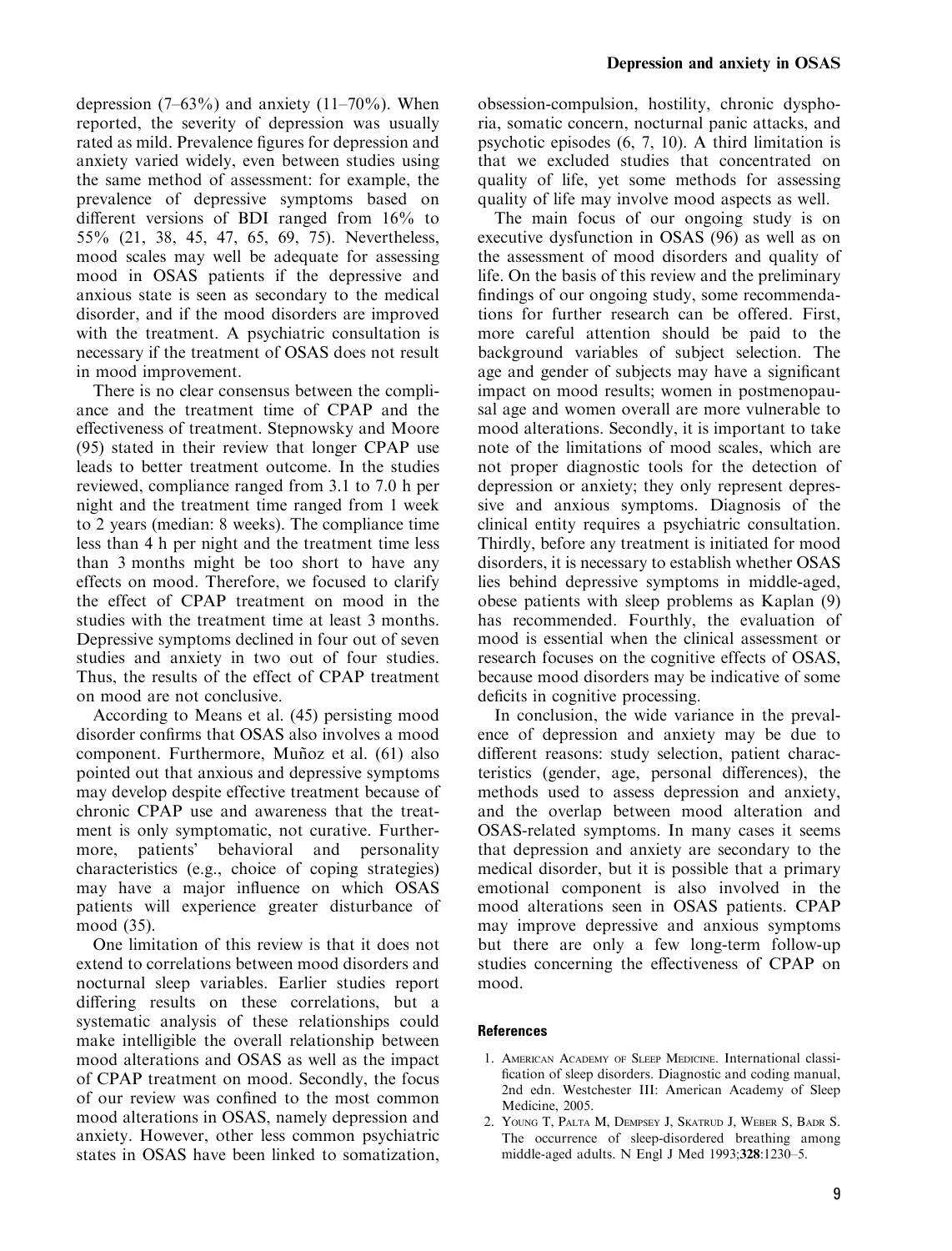- 3. Mcmahon JP, Foresman BH, Chisholm RC. The influence of CPAP on the neurobehavioral performance of patients with obstructive sleep apnea hypopnea syndrome: a systematic review. WMJ 2003;102:36–43.
- 4. Baran AS, Richert AC. Obstructive sleep apnea and depression. CNS Spectr 2003;8:128–34.
- 5. Andrews JG, Oei TPS. The roles of depression and anxiety in the understanding and treatment of obstructive sleep apnea syndrome. Clin Psychol Rev 2004;24:1031–49.
- 6. El-Ad B, Lavie P. Effect of sleep apnea on cognition and mood. Int Rev Psychiatry 2005;17:277–82.
- 7. Haba-Rubio J. Psychiatric aspects of organic sleep disorders. Dialogues Clin Neurosci 2005;7:335–46.
- 8. Sateia MJ. Neuropsychological impairment and quality of life in obstructive sleep apnea. Clin Chest Med 2003;24:249–59.
- 9. Kaplan R. Obstructive sleep apnoea and depression diagnostic and treatment implications. Aust N Z J Psychiatry 1992;26:586–91.
- 10. Brown WD. The psychosocial aspects of obstructive sleep apnea. Semin Respir Crit Care Med 2005;26:33–43.
- 11. Weaver TE. Outcome measurement in sleep medicine practice and research. Part 2: assessment of neurobehavioral performance and mood. Sleep Med Rev 2001;5:223– 36.
- 12. Beck AT, Beanesderfer A. Assessment of depression. Psychological measurements in psychopharmacology. Mod Probl Pharmacolopsychiatr 1974;7:151–66.
- 13. Zung WK. A self-rating depression scale. Arch Gen Psychiatry 1965;12:63–70.
- 14. RADLOFF LS. The CES-D Scale: a self-report depression scale for research in the general population. Appl Psych Meas 1977;1:385–401.
- 15. ZIGMOND AS, SNAITH RP. The Hospital Anxiety and Depression Scale. Acta Psychiatr Scand 1983;67:361–70.
- 16. Spielberger CD, Gorsuch RL, Lushene TE. State-Trait Anxiety Inventory. Madrid: TEA, 1994.
- 17. Mcnair PM, Lorr M, Droppleman LF. POMS manual: profile of mood states. San Diego, CA: Educational and Industrial Testing Service, 1992.
- 18. Dahlstrom WG, Welsh GS, Dahlstrom LE. An MMPI handbook, Vol. 1. Minneapolis, MN: University of Minnesota Press, 1972.
- 19. Dahlstrom WG, Welsh GS, Dahlstrom LE. An MMPI handbook, Vol. 2. Minneapolis, MN: University of Minnesota Press, 1975.
- 20. Derogatis LR. SCL-90-R, manual 1. Baltimore, MD: Johns Hopkins University School of Medicine, 1977.
- 21. Borak J, Cieslicki JK, Koziej M, Matuszewski A, Zielinski J. Effects of CPAP treatment on psychological status in patients with severe obstructive sleep apnoea. J Sleep Res 1996;5:123–7.
- 22. Neau JP, Paquereau JC, Meurice JJ et al. Auditory eventrelated potentials before and after treatment with nasal continuous airway pressure in sleep apnea syndrome. Eur J Neurol 1996;3:29–35.
- 23. Engleman HE, Martin SE, Kingshott RN, Mackay TW, Deary IJ, Douglas NJ. Randomized placebo controlled trial of daytime function after continuous positive airway pressure (CPAP) therapy for the sleep apnea ⁄ hypopnea syndrome. Thorax 1998;53:341–5.
- 24. Redline S, Adams N, Strauss ME, Roebuck T, Winters M, ROSENBERG C. Improvement of mild sleep-disordered breathing with CPAP compared with conservative therapy. Am J Respir Crit Care Med 1998;157:858–65.
- 25. Aikens JE, Caruana-Montaldo B, Vanable PA, Tadimeti L, MENDELSON WB. MMPI correlated of sleep and respiratory

disturbance in obstructive sleep apnea. Sleep 1999;22:362– 9.

- 26. AIKENS JE, MENDELSON WB. A matched comparison of MMPI responses in patients with primary snoring or obstructive sleep apnea. Sleep 1999;22:355–9.
- 27. Aikens JE, Mendelson WB, Baehr EK. Replicability of psychometric differences between obstructive sleep apnea, primary snoring, and periodic limb movement disorder. Sleep Hypnosis 1999;1:212–6.
- 28. Aikens JE, Vanable PA, Tadimeti L, Caruana-Montaldo B, MENDELSON WB. Differential rates of psychopathology symptoms in periodic limb movement disorder, obstructive sleep apnea, psychophysiological insomnia, and insomnia with psychiatric disorder. Sleep 1999;22:775–80.
- 29. Bardwell WA, Berry CC, Ancoli-Israel S, Dimsdale JE. Psychological correlates of sleep apnea. J Psychosom Res 1999;47:583–96.
- 30. Engleman HE, Kingshott RN, Wraith PK, Mackay TW, Deary IJ, Douglas NJ. Randomized placebo-controlled crossover trial of continuous positive airways pressure for mild obstructive sleep apnea ⁄ hypopnea syndrome. Am J Respir Crit Care Med 1999;159:461–7.
- 31. Nambu Y, Nagasaka Y, Fujita E, Hamada S, Fukuoka M. Effect of mandibular advancement splint on psycho-intellectual derangements in patients with sleep apnea syndrome. Tohoku J Exp Med 1999;188:119–32.
- 32. Yu BH, Ancoli-Israel S, Dimsdale JE. Effect of CPAP treatment on mood states in patients with sleep apnea. J Psychiatr Res 1999;33:427–32.
- 33. Bardwell WA, Moore P, Ancoli-Israel S, Dimsdale JE. Does obstructive sleep apnea confound sleep architecture findings in subjects with depressive symptoms? Biol Psychiatry 2000;48:1001–9.
- 34. YAMAMOTO H, AKASHIBA T, KOSKA N, ITO D, HORIE T. LONGterm effects nasal continuous positive airway pressure on daytime sleepiness, mood and traffic accidents in patients with obstructive sleep apnea. Respir Med 2000;94:87–90.
- 35. Bardwell WA, Ancoli-Israel S, Dismdale JE. Types of coping strategies are associated with increased depressive symptoms in patients with obstructive sleep apnea. Sleep 2001;24:905–9.
- 36. SÁNCHEZ AI, BUELA-CASAL G, BERMÚDEZ MP, CASA-MALDONADO F. The effects of continuous positive air pressure treatment on anxiety and depression levels in apnea patients. Psychiatry Clin Neurosci 2001;55:641–6.
- 37. Akashiba T, Kawahara S, Akahoshi T et al. Relationship between quality of life and mood or depression in patients with severe obstructive sleep apnea syndrome. Chest 2002;122:861–5.
- 38. Barnes M, Houston D, Worsnop J et al. A randomised controlled trial of continuous positive airway pressure in mild obstructive sleep apnea. Am J Respir Crit Care Med 2002;165:773–80.
- 39. Sforza E, De Saint Hilaire Z, Pelissolo A, Rochat T, Ibanez V. Personality, anxiety and mood traits in patients with sleep-related breathing disorders: effect of reduced daytime alertness. Sleep Med 2002;3:139–45.
- 40. Smith R, Ronald J, Delaive K, Walld R, Manfreda J, Kryger MH. What are obstructive sleep apnea patients being treated for prior to this diagnosis? Chest 2002;121:164–72.
- 41. Stepnowsky CJ, Bardwell WA, Moore PJ, Ancoli-Israel S, Dimsdale JE. Psychologic correlates of compliance with continuous positive airway pressure. Sleep 2002;25:758–62.
- 42. Veale D, Poussin G, Benes F, Pepin JL, Levy P. Identification of quality of life concerns of patients with obstructive sleep apnoea at the time of initiation of continuous positive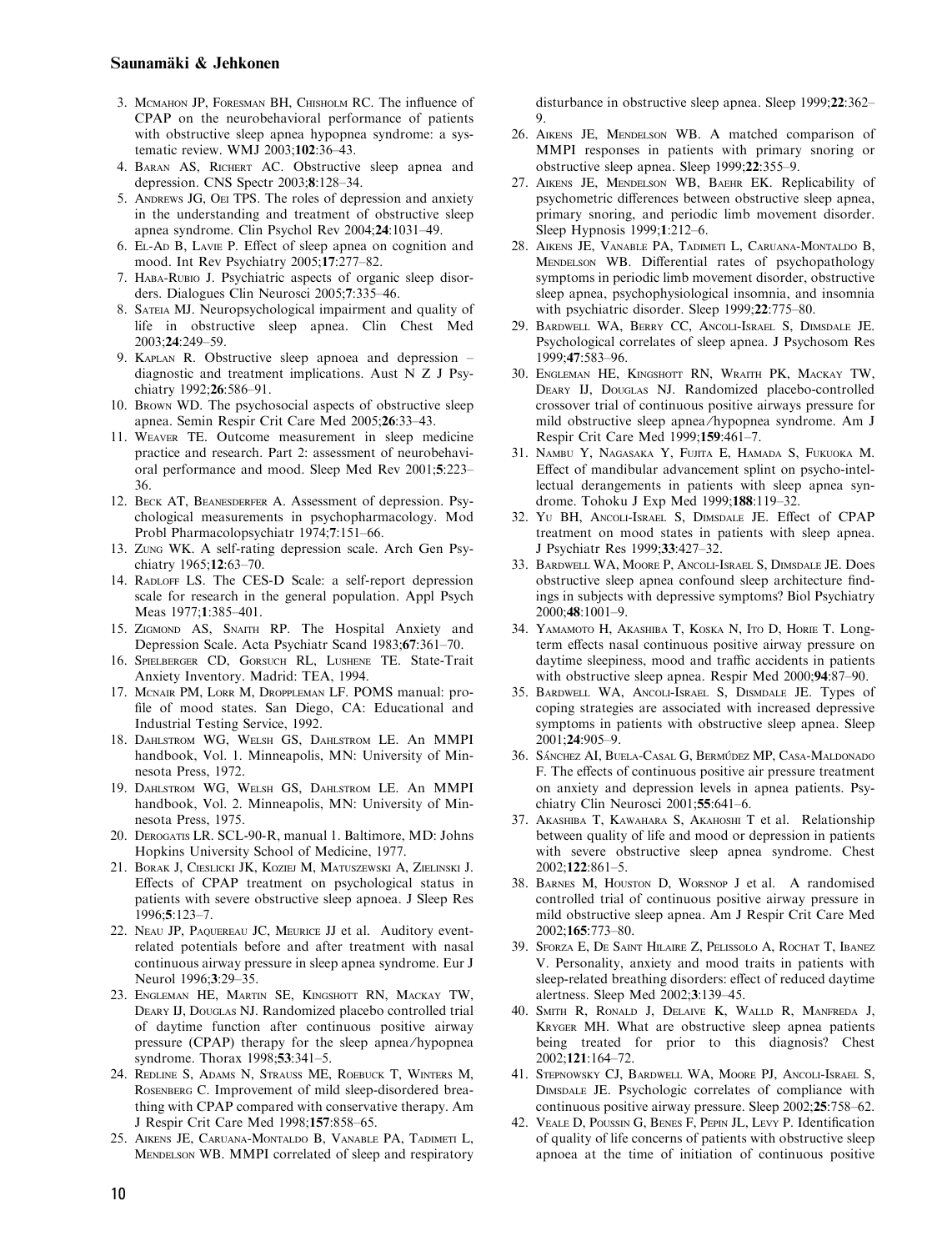airway pressure: a discourse analysis. Qual Life Res 2002;11:389–99.

- 43. Bardwell WA, Moore P, Ancoli-Israel S, Dimsdale JE. Fatigue in obstructive sleep apnea: driven by depressive symptoms instead of apnea severity. Am J Psychiatry 2003;160:350–5.
- 44. Guardino SA, Scott JA, Ware JC, Schechner SA. The longterm results of gastric bypass on indexes of sleep apnea. Chest 2003;124:1615–9.
- 45. Means MK, Lichstein KL, Edinger JD et al. Changes in depressive symptoms after continuous positive airway pressure treatment for obstructive sleep apnea. Sleep Breath 2003;7:31–42.
- 46. Banks S, Barnes M, Tarquinio N, Pierce RJ, Lack LC, Mcevoy RD. Factors associated with maintenance of wakefulness test mean sleep latency in patients with mild to moderate obstructive sleep apnoea and normal subjects. J Sleep Res 2004;13:71–8.
- 47. Barnes M, Mcevoy D, Banks S et al. Efficacy of positive airway pressure and oral appliance in mild to moderate obstructive sleep apnea. Am J Respir Crit Care Med 2004;170:656–64.
- 48. Guilleminault C, Lin CM, Goncalves MA, Ramos E. A prospective study of nocturia and quality of life of elderly patients with obstructive sleep apnea or sleep onset insomnia. J Psychosom Res 2004;56:511–5.
- 49. MACKINGER HF, SVALDI JJ. Autobiographical memory predicts cognitive but not somatic change in sleep apnea patients vulnerable for affective disorder. J Affect Disord 2004;81:17–22.
- 50. Naismith S, Winter V, Gotsopoulos H, Hickie I, Cistulli P. Neurobehavioral functioning in obstructive sleep apnea: differential effects of sleep quality, hypoxemia and subjective sleepiness. J Clin Exp Neuropsychol 2004;26:43–54.
- 51. Peng B, Li SW, Kang H, Huang XZ. Cognitive and emotional impairment in obstructive sleep apnea syndrome. Chin Med Sci J 2004;19:262–5.
- 52. Wells RD, Day RC, Carney RM, Freedland KE, Duntley SP. Depression predicts self-reported sleep quality in patients with obstructive sleep apnea. Psychosom Med 2004;66: 692–7.
- 53. DIXON JB, SCHACHTER LM, O'Brien PE. Polysomnography before and after weight loss in obese patients with severe sleep apnea. Int J Obes 2005;29:1048–54.
- 54. Shepertycky MR, Banno K, Kryger MH. Differences between men and women in the clinical presentation of patients diagnosed with obstructive sleep apnea syndrome. Sleep 2005;28:309–14.
- 55. Engleman H, Martis S, Deary I, Douglas N. Effect of CPAP therapy on daytime function in patients with mild sleep apnoea/hypopnea syndrome. Thorax 1997;52:114– 9.
- 56. Jokic R, Klimaszewski A, Sridhar G, Fitzpatrick MF. Continuous positive airway pressure requirement during the first month of treatment in patients with severe obstructive sleep apnea. Chest 1998;114:1061–9.
- 57. Kingshott RN, Engleman HM, Deary IJ, Douglas NJ. Does arousal frequency predict daytime function. Eur Respir J 1998;12:1264–70.
- 58. Pillar G, Lavie P. Psychiatric symptoms in sleep apnea syndrome: effects of gender and respiratory disturbance index. Chest 1998;114:697–703.
- 59. DAHLÖF P, EJNELL H, HÄLLSTRÖM T, HEDNER J. Surgical treatment of the sleep apnea syndrome reduces associated major depression. Int J Behav Med 2000;7:73–88.
- 60. Kingshott RN, Vennelle M, Hoy CJ, Engleman HM, Deary IJ, Douglas NJ. Predictors of improvements in daytime

function outcomes with CPAP therapy. Am J Respir Crit Care Med 2000;161:866–71.

- 61. Muñoz A, Mayoralas LR, Barbé F, Pericás J, Agustí AGN. Long-term effects of CPAP on daytime functioning in patients with sleep apnoea syndrome. Eur Respir J 2000;15:676–81.
- 62. Doherty LS, Kiely JL, Lawless G, McNicholas WT. Impact of nasal continuous positive airway pressure therapy on the quality of life of bed partners of patients with obstructive sleep apnea syndrome. Chest 2003;124:2209– 14.
- 63. Svaldi JJ, Mackinger HF. Obstructive sleep apnea syndrome: autobiographical memory predicts the course of depressive affect after nCPAP therapy. Scand J Psychol 2003;44:31–7.
- 64. Vandeputte M, De Weerd A. Sleep disorders and depressive feelings: a global survey with the Beck Depression Scale. Sleep Med 2003;4:343–5.
- 65. Goncalves MA, Paiva T, Ramos E, Guilleminault C. Obstructive sleep apnea syndrome, sleepiness, and quality of life. Chest 2004;125:2091–6.
- 66. Lewis KE, Seale L, Bartle IE, Watkins AJ, Ebdeb P. Early predictors of CPAP use for the treatment of obstructive sleep apnea. Sleep 2004;27:134–8.
- 67. Li HY, Huang YS, Chen NH, Fang TJ, Liu CY, Wang PC. Mood improvement after surgery for obstructive sleep apnea. Laryngoscope 2004;114:1098–102.
- 68. Quintana-Gallego E, Carmona-Bernal C, Capote F. Gender differences in obstructive sleep apnea syndrome: a clinical study of 1166 patients. Respir Med 2004;98:984–9.
- 69. Aloia MS, Arnedt AT, Smith L, Skrekas J, Stanchina M, MILLMAN RP. Examining the construct of depression in obstructive sleep apnea syndrome. Sleep Med 2005;6:115– 21.
- 70. Goncalves MA, Guilleminault C, Ramos E, Palha A, Paiva T. Erectile dysfunction, obstructive sleep apnea syndrome and nasal CPAP treatment. Sleep Med 2005;6:333–9.
- 71. Hossain JL, Ahmad P, Reinish LW, Kayumov L, Hossain NK, SHAPIRO CM. Subjective fatigue and subjective sleepiness: two independent consequences of sleep disorders? J Sleep Res 2005;14:245–53.
- 72. Kawahara S, Akashiba T, Akahoshi T, Horie T. Nasal CPAP improves the quality of life and lessens depressive symptoms in patients with obstructive sleep apnea syndrome. Intern Med 2005;44:422–7.
- 73. Kjelsberg FN, Ruud EA, Stavem K. Predictors of symptoms of anxiety and depression in obstructive sleep apnea. Sleep Med 2005;6:341–6.
- 74. Marshall NS, Neill AM, Campbell AJ, Sheppard DS. Randomised controlled crossover trial of humidified continuous positive airway pressure in mild obstructive sleep apnoea. Thorax 2005;60:427–32.
- 75. Schwartz DJ, Kohler WC, Karatinos G. Symptoms of depression in individuals with obstructive sleep apnea may be amenable to treatment with continuous positive airway pressure. Chest 2005;128:1304–9.
- 76. Beck AT. Depression: clinical experimental and theoretical aspects. New York, NY: Harper & Row, 1970.
- 77. Yamamoto H. Evaluation of treatment response by SDS. Shinshin-Iryo 1993;5:1346–51.
- 78. First MB, Spitzer RL, Gibbon M, Williams JBW. Structured clinical interview for DSM-IV. Washington, DC: American Psychiatric Press, 1997.
- 79. Spitzer R, Williams JB, Gibbon M, First MB. Instruction manual for the structured clinical interview for DSM-III-R. New York: Biometrics Research Department, New York State Psychiatric Institute, 1989.